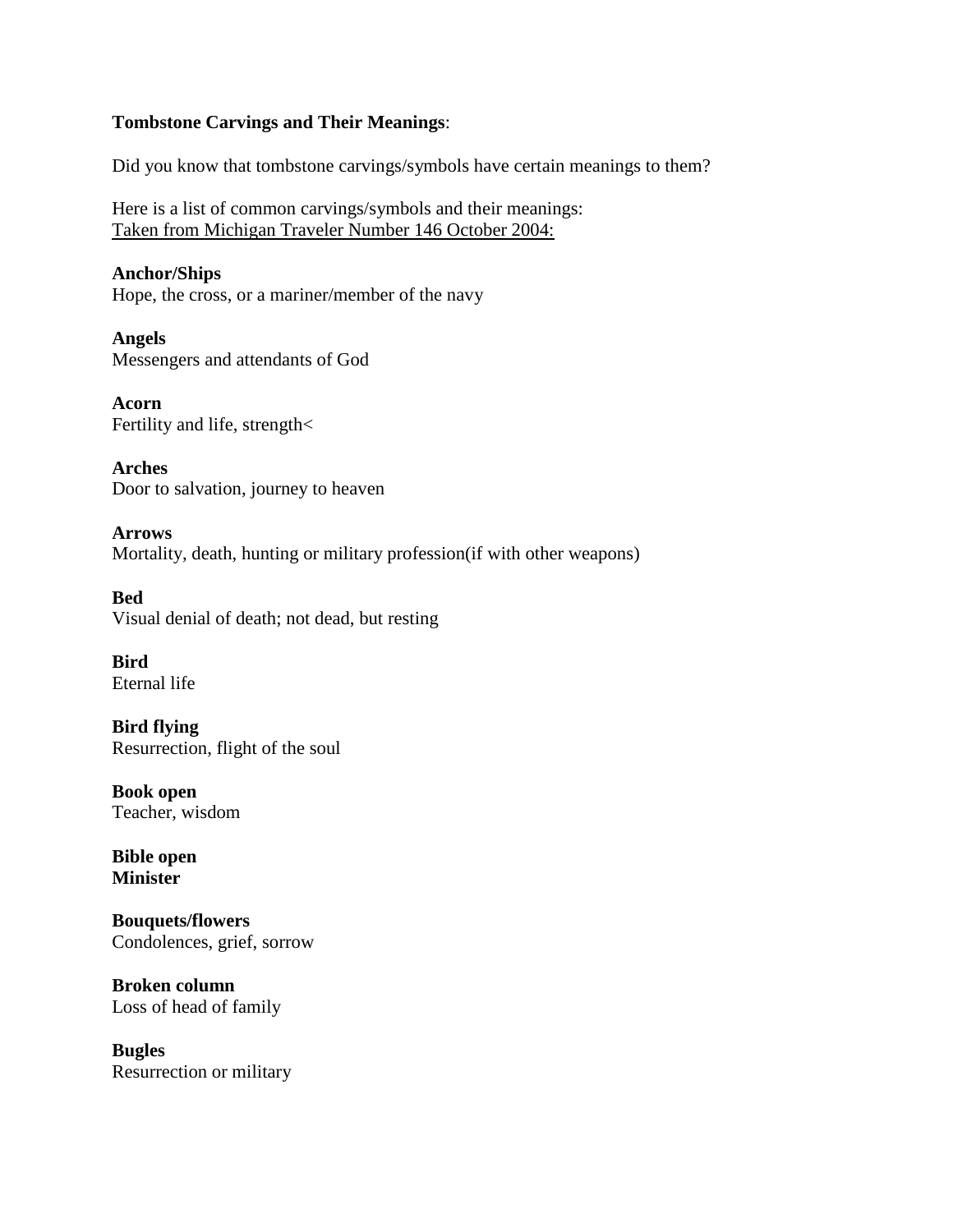**Butterfly** Short lived, early death

**Calla lily** Marriage, fidelity

**Candle being snuffed** Time, mortality

# **Chain**

Earthly existence, broken chain for end of Earthly exsistance, three links for International Order of Oddfellows

**Cherub**

Angelic, usually on children's stones

**Circle** Eternity, never-ending existence, eternal union

**Crossed Swords** High ranking military person

**Daisy** Innocence of the Christ Child, children, young people, or a young beautiful woman

**Eagle** Christian soul strengthened by grace, nationalism, military profession

**Elk**

Membership in Benevolent & Protective Order of Elks

**Gate** Death, heaven

**Grapes** Blood of Christ

# **Hands**

Shaking hands mean farewll, male and female represent union of marriage, hand of God chopping means sudden death

**Hourglass** Swiftnes of time;life is short

**Iris** Death, afterlife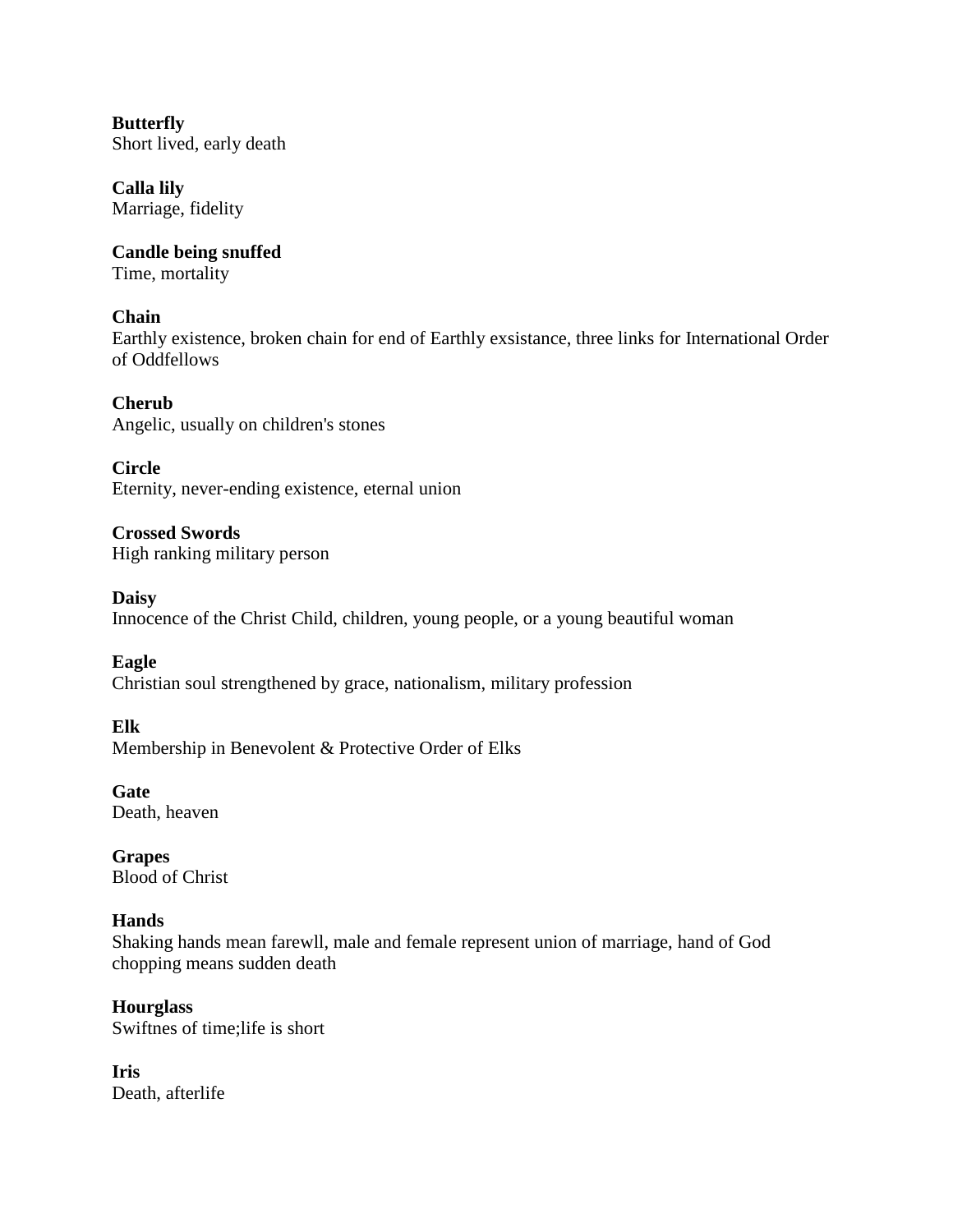**Ivy** Friendship and immortality

**Lamb** Innocence, gentleness, often found on children's graves, devout Christian if found on adult's

**Lily or Lily of the Valley** Emblem of Innocence and purity

**Log** Part of the "rustic" movement, Woodsmen of the World Symbol

**Musical Instruments** Heavenly music, musician

**Oak leaves** Maturity, ripe old age, strength

**Palm branches** Signifies victory and rejoicing

**Picks and Shovels** Mortality

**Pinecone** Fertility and regeneration

**Poppy** Sleep

**Portals** Passageways to eternal life

**Rings broken** Family circle severed

**Rope** Binding together, usually through a fraternal organization

**Rose bud** Morning of life, renewal of life

**Rose fully opened** Prime of life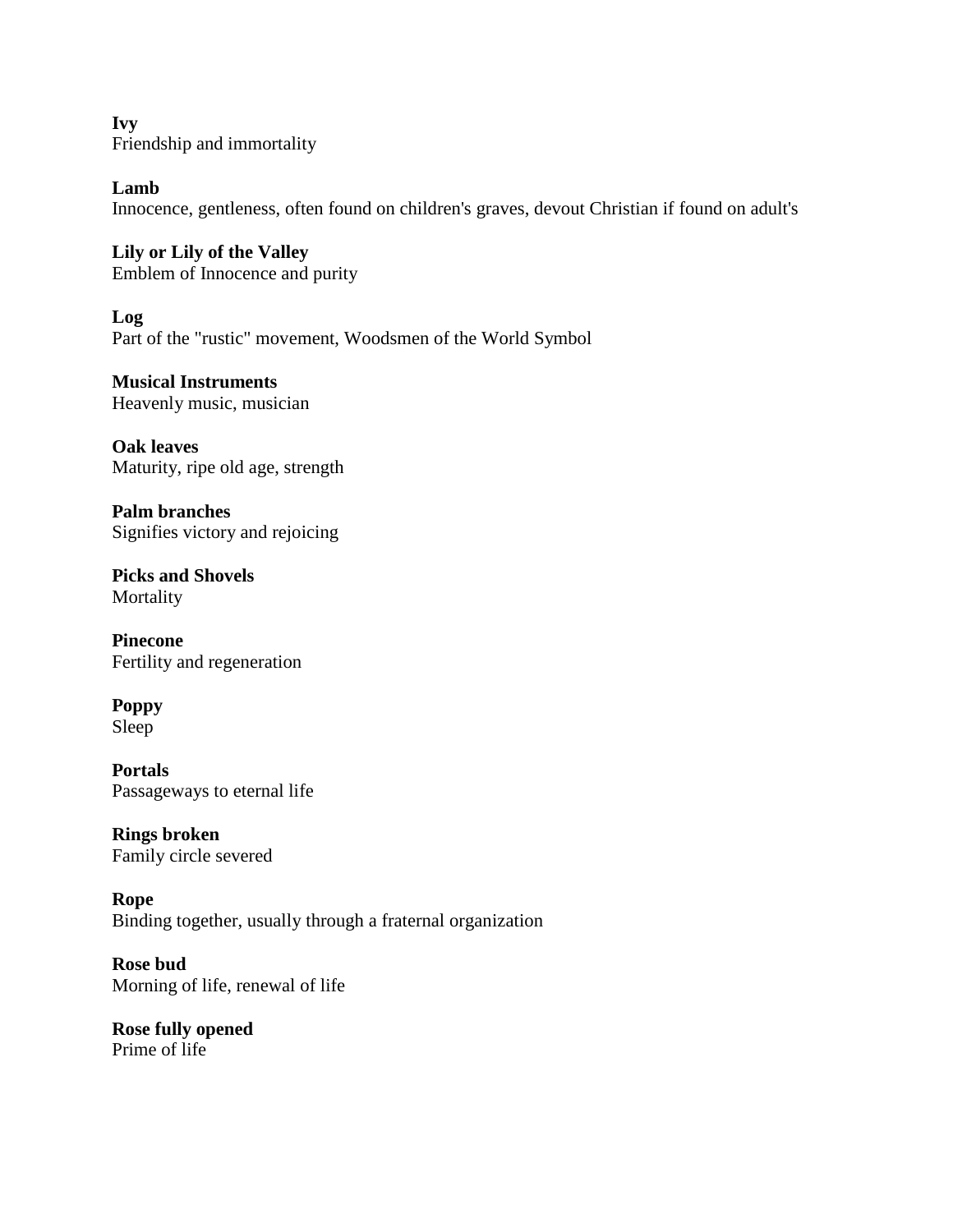#### **Roses**

Bervity of earthly life, immortal love, death of a child or young woman, motherhood, Virgin Mary

# **Shells**

Pilgrimage of life

# **Star**

Christ, divine guidance, Eastern Star organization emblem

**Stars and Stripes on Eagle** Eternal vigilance, liberty

**Sun** Resurrection, heavenly light

### **Swords**

Military profession; points down means death during military service, crossed swords represent ranking military person

**Thistles** Rememberance

**Tombs** Mortality

**Torch** Life and truth, often war commemoration

**Torch inverted** Life extinct

**Tree stump with Ivy** Head of family, immortality

**Urn with blaze** Undying friendship

**Urn with wreath/crepe** Mourning

**Vine** Marriage, fertility, family

**Weeping willow** Emblem of sorrow